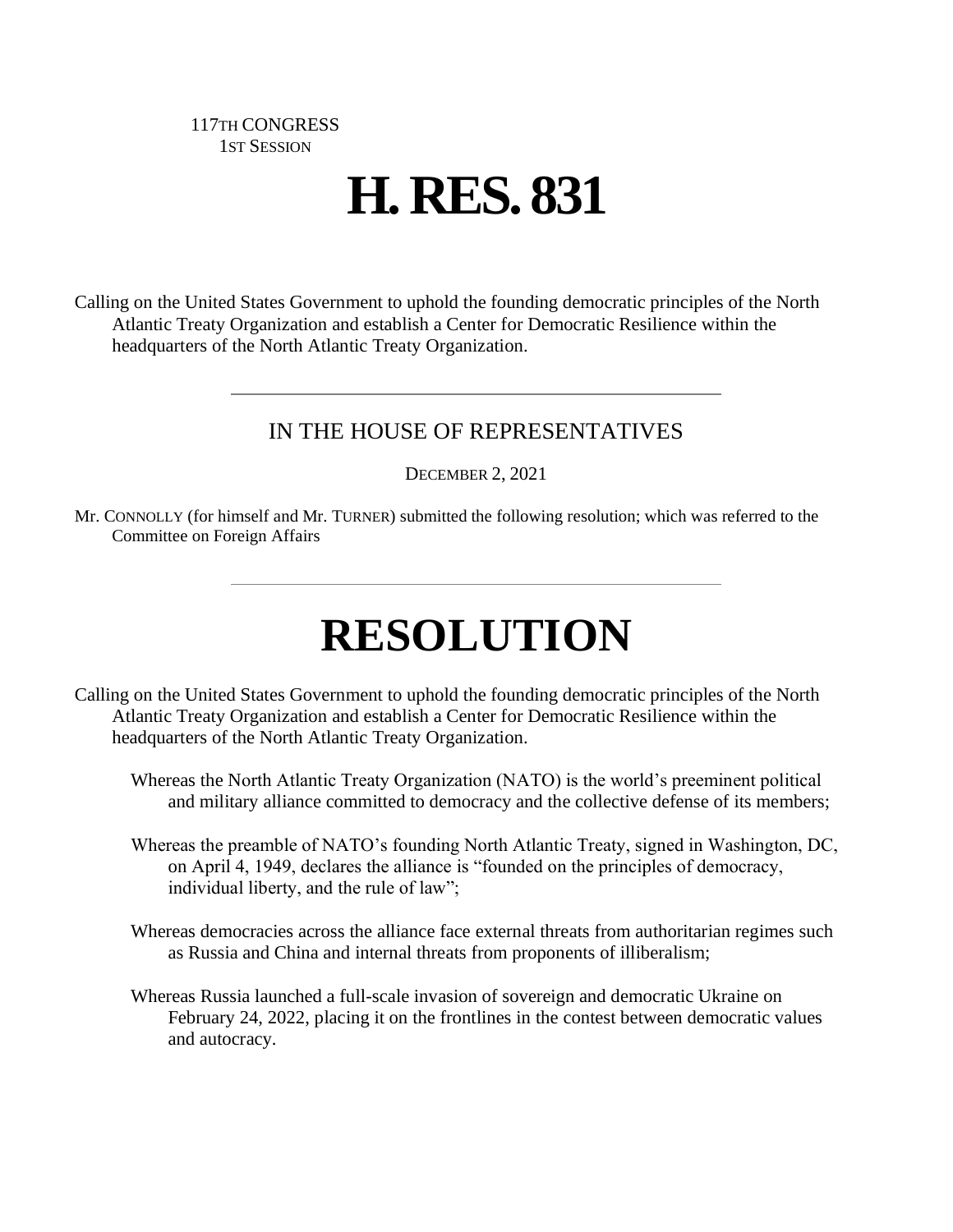- Whereas in his address to Congress, President Zelensky remarked, "Right now, the destiny of our country is being decided. The destiny of our people, whether Ukrainians will be free, whether they will be able to preserve their democracy."
- Whereas Vladimir Putin's unprovoked full-scale invasion of Ukraine has united the NATO alliance;
- Whereas there is a broad agreement within the alliance of the need to strengthen the democracies of NATO members, partners, and aspirant countries;
- Whereas, in April 2020, NATO Secretary General Jens Stoltenberg appointed an independent Reflection Group tasked with supporting a forward-looking reflection process meant to strengthen the political dimension of the alliance;
- Whereas the Reflection Group's report, "NATO 2030: United for a New Era", included analyses and recommendations for the alliance to address " 'democratic recession,' the global erosion of democratic norms, and the rise of authoritarianism", including—

(1) "A shared democratic identity is what distinguishes the Alliance from the principal threats and challenges it faces.";

(2) "NATO should reassert its core identity as an Alliance rooted in the principles of democracy.";

(3) "Any commitment to strengthening NATO's political cohesion therefore has to be orientated toward those shared values and ideals, grounded in democracy, rule of law and individual liberty."; and

(4) recommending the establishment of a Center of Excellence for Democratic Resilience in order to strengthen NATO democracies against external threats;

Whereas the Brussels Summit Communiqué issued by the Heads of State and Government participating in the meeting of the North Atlantic Council in Brussels on June 14, 2021, stated—

(1) "NATO is the strongest and most successful Alliance in history. It guarantees the security of our territory and our one billion citizens, our freedom, and the values we share, including individual liberty, human rights, democracy, and the rule of law.";

(2) "State and non-state actors challenge the rules-based international order and seek to undermine democracy across the globe."; and

(3) "We reaffirm the Alliance's shared democratic principles as well as our commitment to the spirit and the letter of the North Atlantic Treaty.";

Whereas in Brussels the Allies also committed to updating NATO's Strategic Concept;